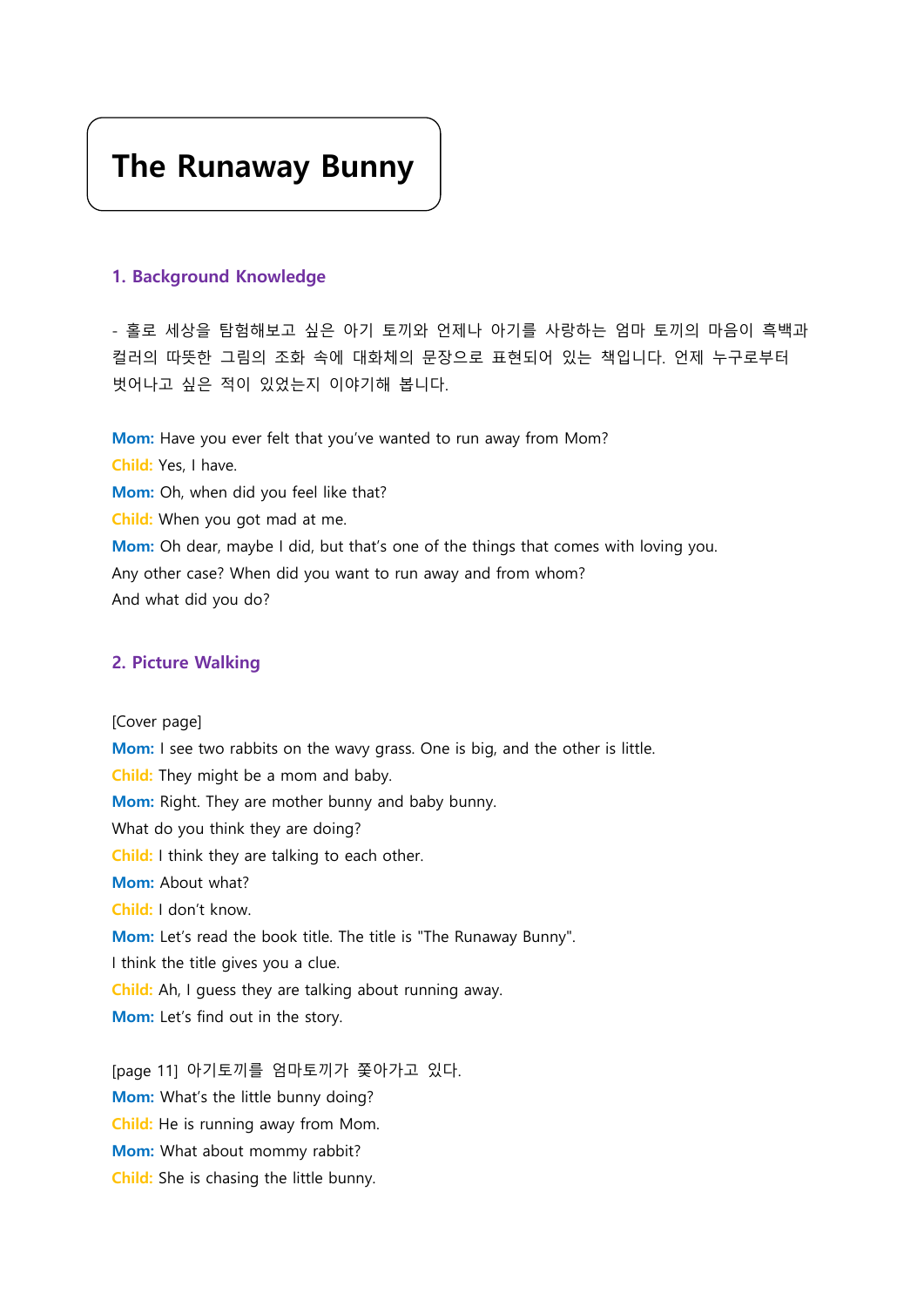[page 12~13] 왼쪽, 아기토끼가 물고기처럼 수영하고 있다./ 오른쪽, 엄마토끼가 낚시 장비를 챙긴다.

Mom: What happened to the little bunny? He is in the water with some other fish. Child: He seems to swim like a fish. Mom: Why? How is that possible? Can bunnies swim? Child: No. But he is just trying to run away. Mom: Anyway, where is mommy rabbit? Child: She is in the house. Mom: What can you see on the wall? Child: I see a fishing rod, a net, a basket and a pair of boots. Mom: Who do you think needs those? Child: Usually, a fisherman needs those to catch fish. Mom: Does mommy rabbit need those too? Child: Yes, she needs to go fishing for her baby. Mom: Let's check it out. Turn the page.

[page 14~15] 엄마토끼가 아기토끼를 낚고 있다.

Mom: Oh you are right. Do you think Mom can catch the baby?

She has bait - a carrot.

Child: Yes, look! He is swimming towards the carrot.

[page 16~17] 왼쪽, 아기토끼가 산을 오르고 있다./ 오른쪽, 엄마토끼가 산에 오를 준비를 하고 떠난다.

Mom: On this page I see that the little rabbit is climbing a rocky mountain. What will he become this time?

Child: A rock? I can see only rocks there.

Mom: The mommy rabbit is dressing up like a mountain climber. Why?

Child: She wants to climb up the mountain to find her baby.

Mom: Let's see whether it is right or not.

[page 18~19] 엄마토끼가 산을 오르고 있다.

Mom: Oh, you are right! Mom is climbing up the mountain.

And I can see the rabbit-shaped rock.

Do you want to become a rock to run away like the little bunny?

Child: No.

Mom: Do you think the little rabbit will try to run away again? What could it be next? Child: Yes, he will be a bird. Let's turn the page.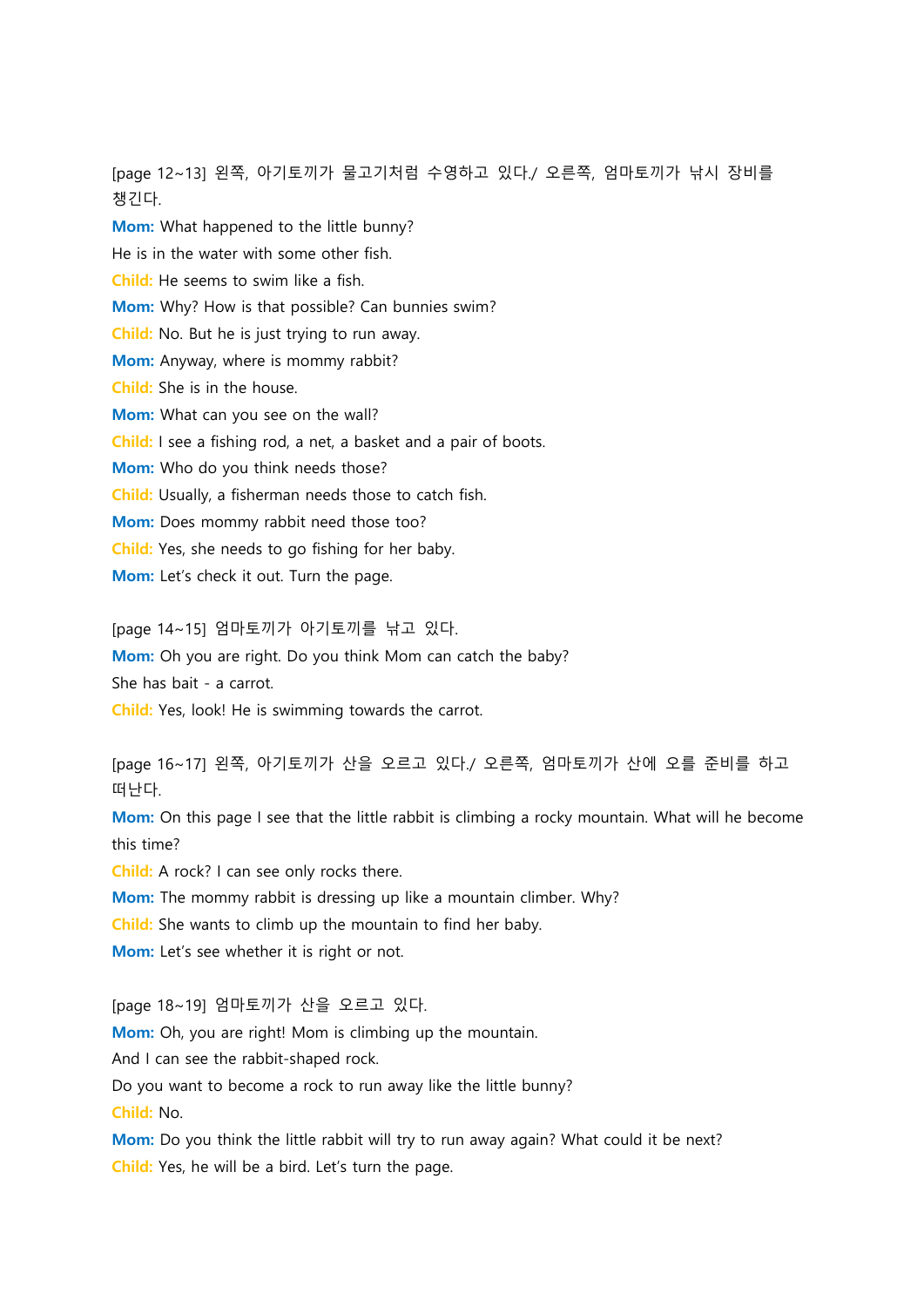[page 20~21] 아기토끼가 꽃 옆에 있고 엄마토끼가 꽃에 물을 주려고 하고 있다. Mom: I see the bunny standing by a flower. It means he wants to be a flower. Child: I think so. Mom: Mom is holding a watering can. What does that mean? Child: I think she is going to be a gardener. Mom: Let's find out if you are right.

[page 22~23] 엄마 토끼가 정원을 가꾸러 왔다. Mom: Oh, you're right! Very good job! Looking carefully at the pictures makes you guess right. Where is little bunny? Would you like to point to him? Child: Yes, here he is. Mom: Let's go to the next page. Do you think he still wants to run away? Child: Yes, he does.

[page 24~25] 아기토끼는 새가 되었고 엄마토끼는 나무 있는 쪽으로 가고 있다. Mom: Look at the little bunny now! Oh, he has wings like a bird. Child: Right, that's because he wants to fly away from his mom. Mom: Mommy is hopping to the tree. I'm wondering what she could become. Child: A nest? Mom: Good idea. Let's check it out.

[page 26~27] 나무가 된 엄마토끼에게 새가 된 아기토끼가 날아가고 있다. Mom: Wow, she became a tree! She looks like she is waiting for the baby to come and sit on her branches.

Child: I think so.

Mom: Do you think the little rabbit will give up on running away? Why does he keep running away, anyways?

#### 3. Comprehension Check-up

#### 1) Comprehension Questions

Mom: What did the little bunny want to do at the beginning? Child: The little bunny wanted to run away from his mom.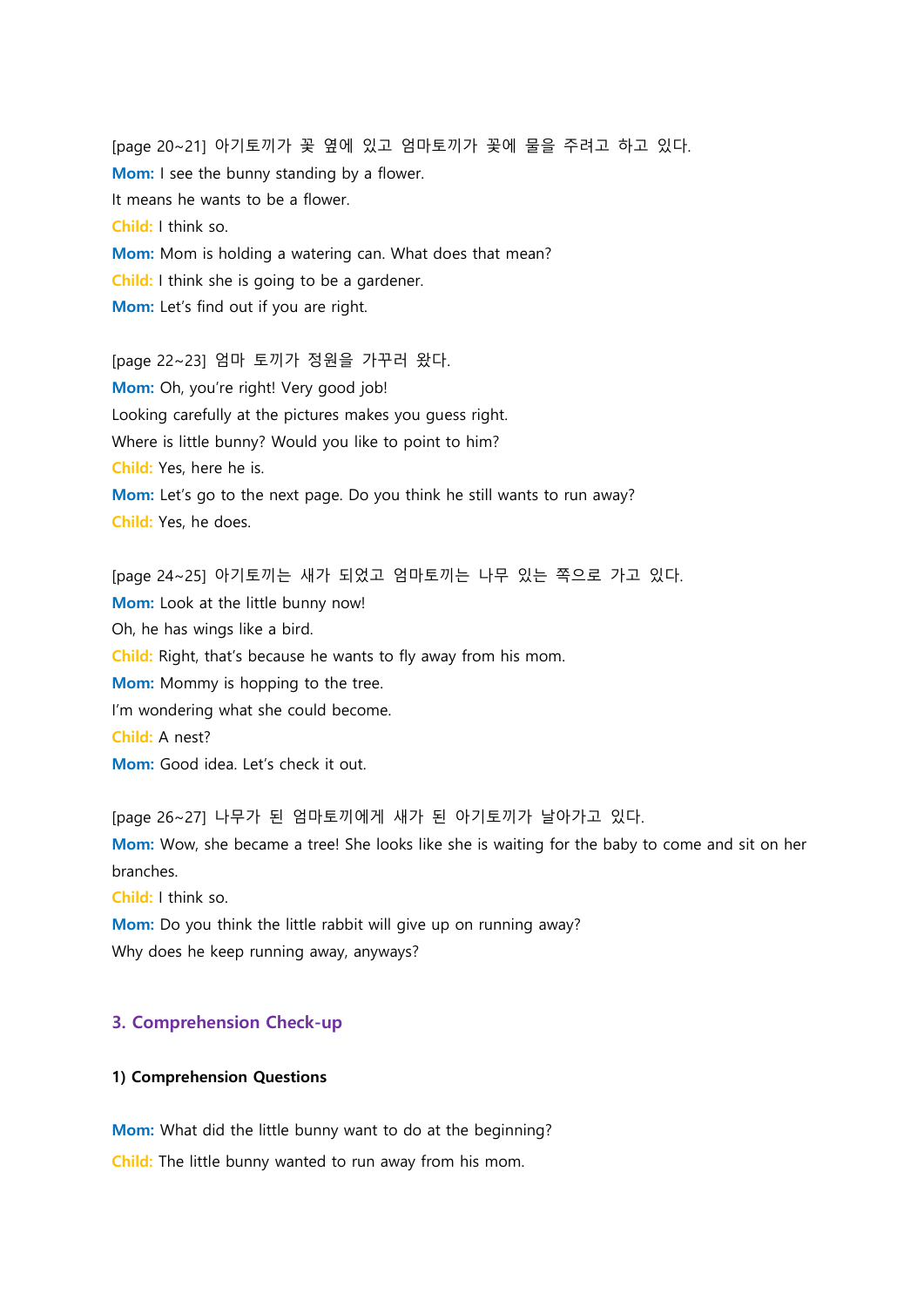Mom: If the little bunny became a fish, what would his mommy become? Child: If he became a fish, his mommy would become a fisherman. Mom: Why did the little bunny keep running away from his mommy? What do you think he was trying to find? Child: I think he didn't like being with his mom all the time. He wanted to run away to be free. Mom: How did the story end? Child: The little bunny stops talking and thinking about running away and enjoys a carrot. Mom: Why do you think the little bunny decided to stay home? Child: Because he realized how much his mommy loved him and that it might be best to just stay home.

#### 2) Cause & Effect

- 아기토끼가 변하는 모습에 따라 엄마 행동이 달라집니다. 각 문장에 맞는 그림을 그려 봅니다.

### 4. Activity

#### 1) Phonemic Awareness : Syllable Counting

1. Little Bunny가 변했던 사물의 단어들로 Phonemic Awareness 익혀 봅니다. bunny, fish, rock, crocus, bird, trapeze

2. 제시된 사진들을 음절수만큼 가위로 자르며 몇 개의 음절로 되어 있는지 물어 봅니다.

Mom: Bunny, bunny how many syllables do you have? Child: Two. Mom: Fish, fish how many syllables do you have? Child: One.

#### 2) Phonics : Long Vowel a '-ai', '-ay'

- 두 개의 Vowel이 같이 있을 때는 첫 번째 Vowel의 알파벳 이름 소리가 나고, 두 번째는 소리가 나지 않는 규칙이 있습니다. 책을 읽으면서 ai, ay가 들어간 단어들을 찾아 봅니다.

#### 3) Vocabulary : once, said, become, have

Phonics 규칙에 따르지 않는 단어, Sight Words를 익혀 봅니다. 단어 카드를 만들어 연습하고 제시된 문장을 완성해 봅니다.